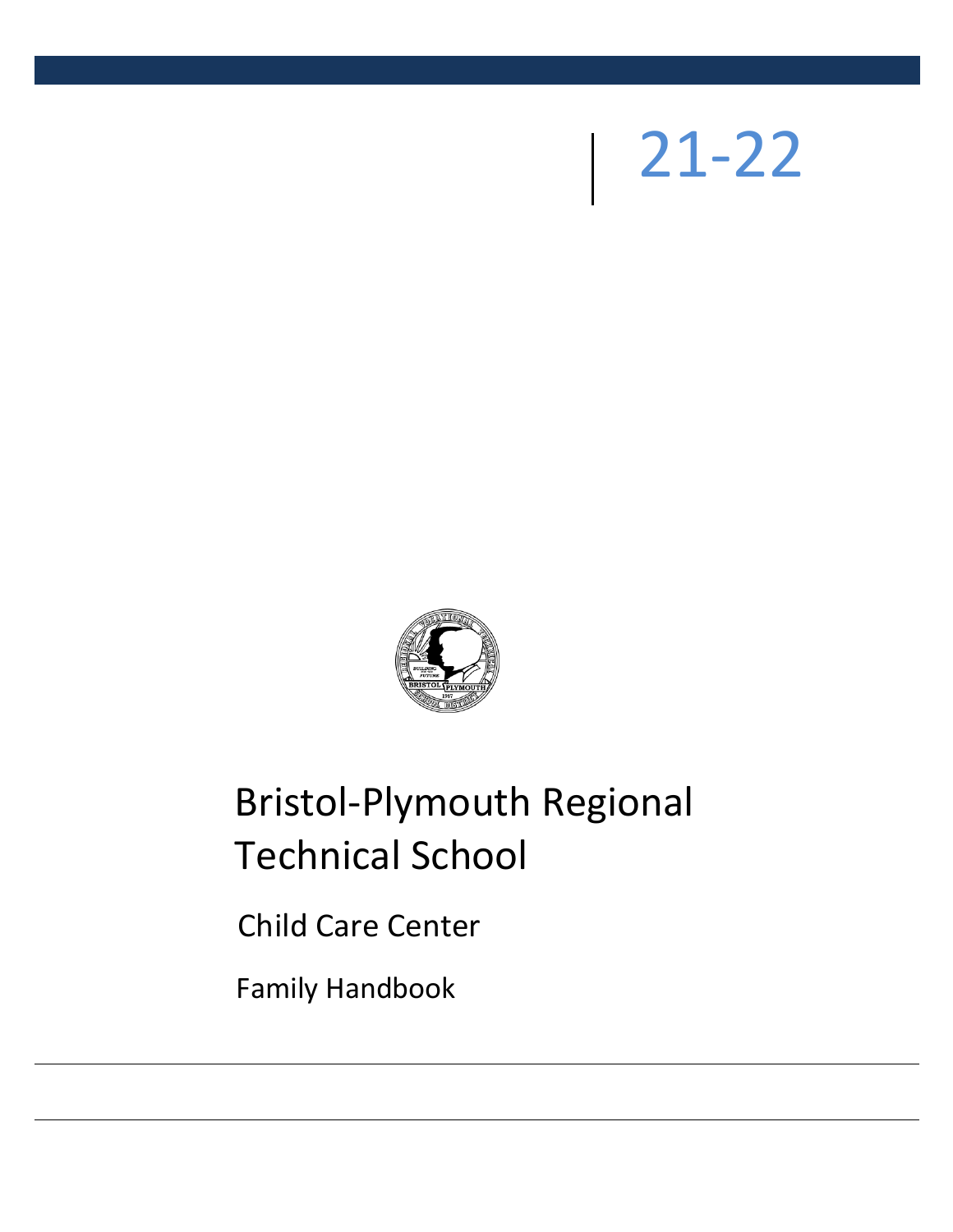Belonging

Persistence

Teamwork

Freellence

Creativity

 $\prod$ onor

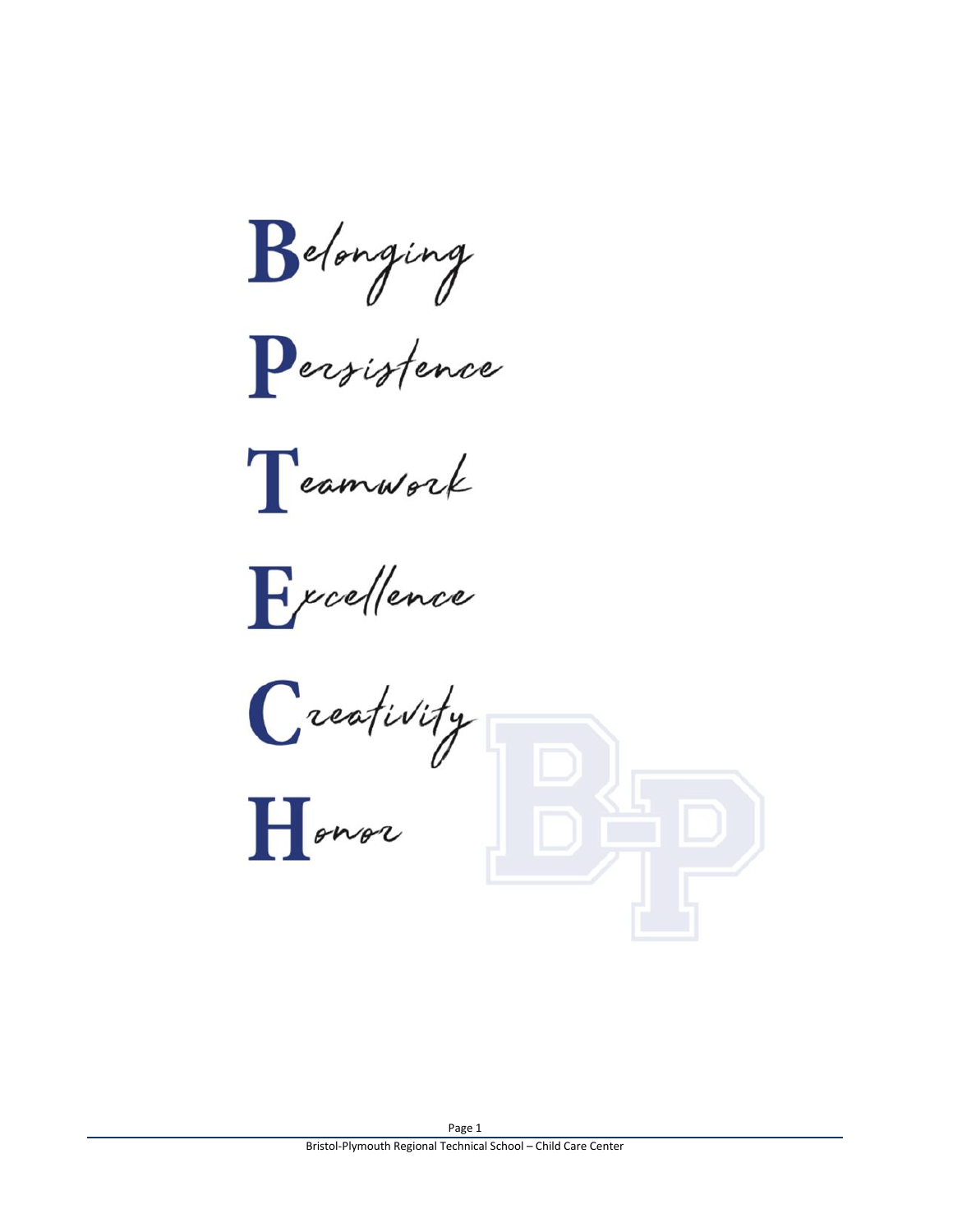For your convenience, a translation of this document, and all important school documents, is available in the language of your home. Please contact the Office of Career and Student Services to request a translated copy.

# **Portuguese**

Para sua conveniência, uma tradução deste original, e os originais da mais alta importância da escola, estão disponíveis na língua falada em sua casa. Contatar por favor o escritório de serviços da carreira e do estudante para pedir uma cópia traduzida.

# **Spanish**

Para su conveniencia, una traducción de este documento, y los documentos importantísimos de la escuela, está disponible en la lengua hablada en su hogar. Entrar en contacto por favor con la oficina de los servicios de la carrera y del estudiante para pedir una copia traducida.

# **French**

Voici des renseignements importants. Si vous avez besoin de la traduction, contactez s'il vous plaît l'école de votre enfant.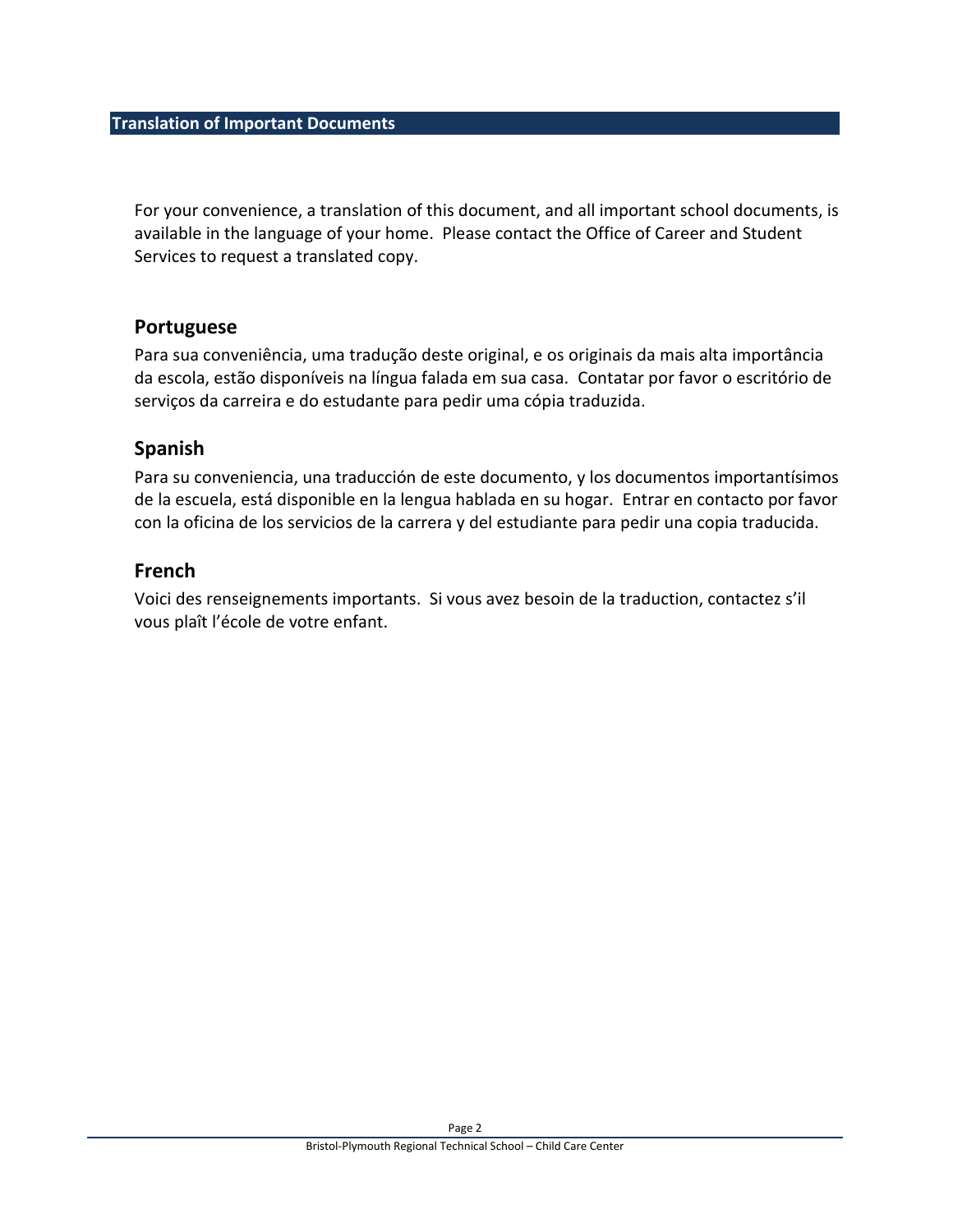# **Table of Contents**

| <b>Non-Discrimination Policy</b>                                                                                      | 5                     |
|-----------------------------------------------------------------------------------------------------------------------|-----------------------|
| <b>Mission</b>                                                                                                        | 5                     |
| <b>Philosophy and Statement of Purpose</b>                                                                            | 6                     |
| <b>Enrollment Policy</b><br>Programs<br>Registration<br><b>Tuition</b><br><b>Returned Check or Electronic Payment</b> | 6<br>6<br>7<br>7<br>7 |
| <b>Hours of Operation</b>                                                                                             | 8                     |
| Drop Off and Pick Up From the Center                                                                                  | 8                     |
| <b>Late Pick Up</b>                                                                                                   | 8                     |
| <b>Office Hours/Contact Information</b>                                                                               | 9                     |
| <b>Curriculum</b>                                                                                                     | 9                     |
| <b>Field Trip Policy</b>                                                                                              | 9                     |
| <b>Nutrition</b><br><b>Dietary Restrictions</b><br>Snack & Lunch                                                      | 9<br>9<br>10          |
| <b>Birthday Celebrations</b>                                                                                          | 10                    |
| <b>Behavior Management Policy</b><br><b>Referral Services Plan</b>                                                    | 11<br>11              |
| <b>Termination / Suspension Policy</b>                                                                                | 12                    |
| <b>Toy &amp; Electronic Policy</b>                                                                                    | 12                    |
| Nap / Rest Time                                                                                                       | 13                    |
| <b>Procedures for a Contagious Illness / Illness</b>                                                                  | 13                    |
| <b>Medication Policy</b>                                                                                              | 14                    |
| <b>Health Care Issues and Allergies</b>                                                                               | 15                    |
| <b>Massachusetts School Immunization Requirements</b>                                                                 | 16                    |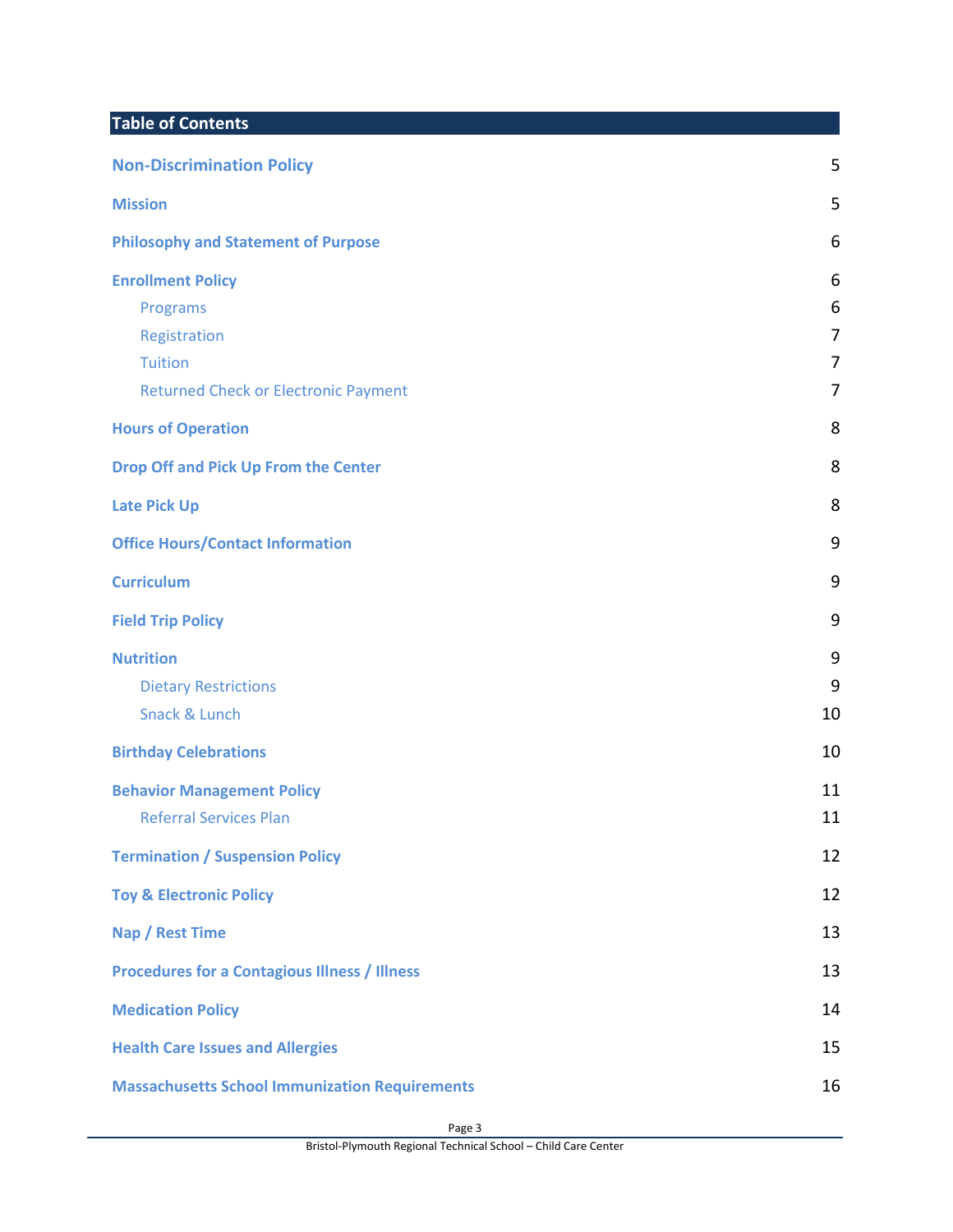| <b>Infection Control</b>                        | 16 |
|-------------------------------------------------|----|
| <b>Policy for Toileting and Diapering</b>       | 17 |
| <b>Policy for Soiled and Wet Clothing</b>       | 17 |
| <b>Emergency Situations and Evacuation Plan</b> | 17 |
| <b>Injury Prevention Plan</b>                   | 19 |
| <b>Smoking / Vaping Policy</b>                  | 19 |
| <b>Disclaimer</b>                               | 19 |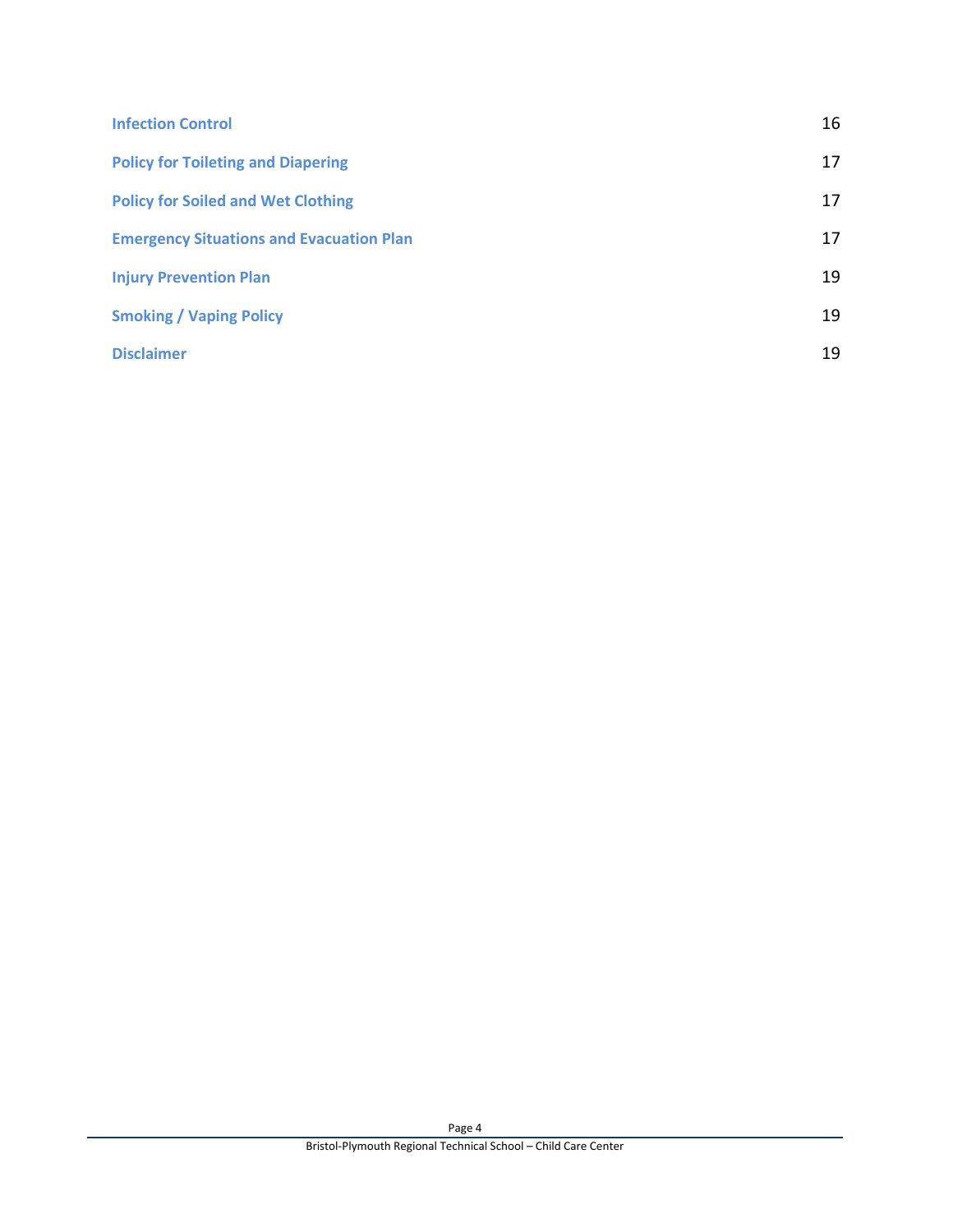#### <span id="page-5-0"></span>**Non-Discrimination Policy**

The Bristol-Plymouth School Committee is committed to providing all students with a safe and supportive school environment. Members of the school community are expected to treat each other with mutual respect.

The Bristol-Plymouth Regional Technical School does not discriminate on the basis of race, color, sex, gender identity, religion, national origin, sexual orientation, disability, age, economic or homelessness status, or pregnancy or pregnancy-related condition in admission to, treatment or employment in its programs and activities. All students have equal access to the general education program and full range of any occupational/vocational education programs offered by the district. The following person has been designated to handle inquiries regarding non-discrimination policies: Melanie Shaw, Pupil Services Administrator, Bristol-Plymouth Regional Technical School, 207 Hart Street, Taunton, MA 02780; (508) 823- 5151.

Inquiries concerning the application of non-discriminating policies may also be referred to the Office for Civil Rights, Boston Office, U. S. Department of Education, 8<sup>th</sup> Floor, 5 Post Office Square, Boston, MA 02109-3921.

If you have any questions concerning your rights and/or privileges stated in this handbook, please feel free to call your local student service center, Student Service Center, Massachusetts Department of Elementary and Secondary Education, 350 Main Street, Malden, MA 02148, 781-338-3000. Other numbers for information: MA Commission Against Discrimination—Boston 617-994-6000; Equal Opportunity Commission—Boston (800) 669-4000.

The center agrees to evaluate, on a case by case basis, and make reasonable accommodations for children with disabilities and will take necessary steps to ensure that child's disability-related care is integrated into the usual daily routine and program at Bristol-Plymouth Child Care Center to the greatest extent possible in accordance with federal and state laws.

# <span id="page-5-1"></span>**Mission**

The Child Care Center at Bristol-Plymouth Regional Technical School is a laboratory preschool setting for children 2.9 – 5 years of age. The mission is to provide technical training in early childhood education to high school students from our seven sending communities while offering families a safe, nurturing, developmentally appropriate setting for their children.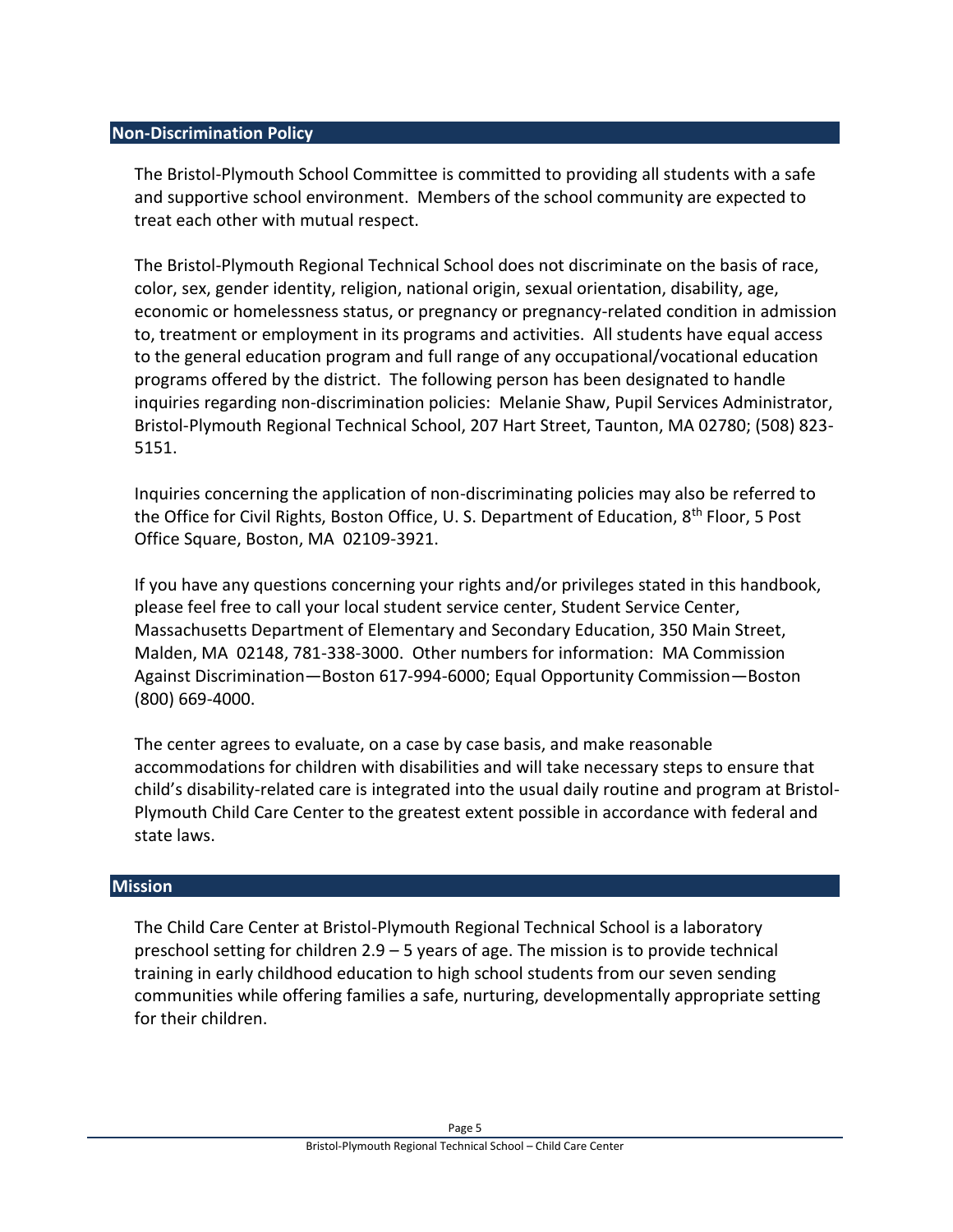# <span id="page-6-0"></span>**Philosophy and Statement of Purpose**

We believe that every child is a unique and valuable being that deserves to be appreciated and respected as an individual. Children thrive when cared for in a safe, warm, nurturing environment by teachers knowledgeable in child growth and development and dedicated to helping each child reach their full potential. Children learn through active involvement with play and interaction with others. Our program promotes active, exploratory learning, encourages language, literacy, and expression while combining a balance of child-initiated and teacher-directed activities. Developmentally appropriate activities are provided in all developmental areas including, physical, social, emotional, and cognitive, that will foster growth of the whole child.

# **Program Goals:**

- Foster positive self-esteem by treating each child with respect and providing opportunities and challenges that lead to successful experiences.
- Encourage curiosity and a desire to learn by providing hands-on opportunities to discover and explore.
- Create a learning environment that supports/ assists the child in developing respect for each person's similarities and differences.
- Support a lifetime of learning by providing plentiful opportunities to use and develop verbal and written language skills.
- Encourage independence and self-discipline by helping each child to be responsible for their actions.
- Promote proper health, safety, and nutritional practices.
- Foster open communication between home and school to support all aspects of a child's growth and happiness.

# <span id="page-6-2"></span><span id="page-6-1"></span>**Enrollment Policy**

# **Programs**

| <b>PROGRAM</b>           | <b>SCHEDULE</b>                         | <b>TUITION COST</b> |
|--------------------------|-----------------------------------------|---------------------|
| <b>Full Time Program</b> | 5 full days, 7 a.m. to 5 p.m.           | \$220.00 Per Week   |
| Part Time Program        | *1 to 4 full days, 7 a.m. to<br>5p.m.   | \$46.00 Per Day     |
| Half Day Program         | *1 to 5 half days, 7 a.m. to<br>12 p.m. | \$26.00 Per Day     |

\* Days are determined by parents and center availability. Once a child is registered for specific days and times of attendance, changes can only be accommodated if there is an opening in another time slot.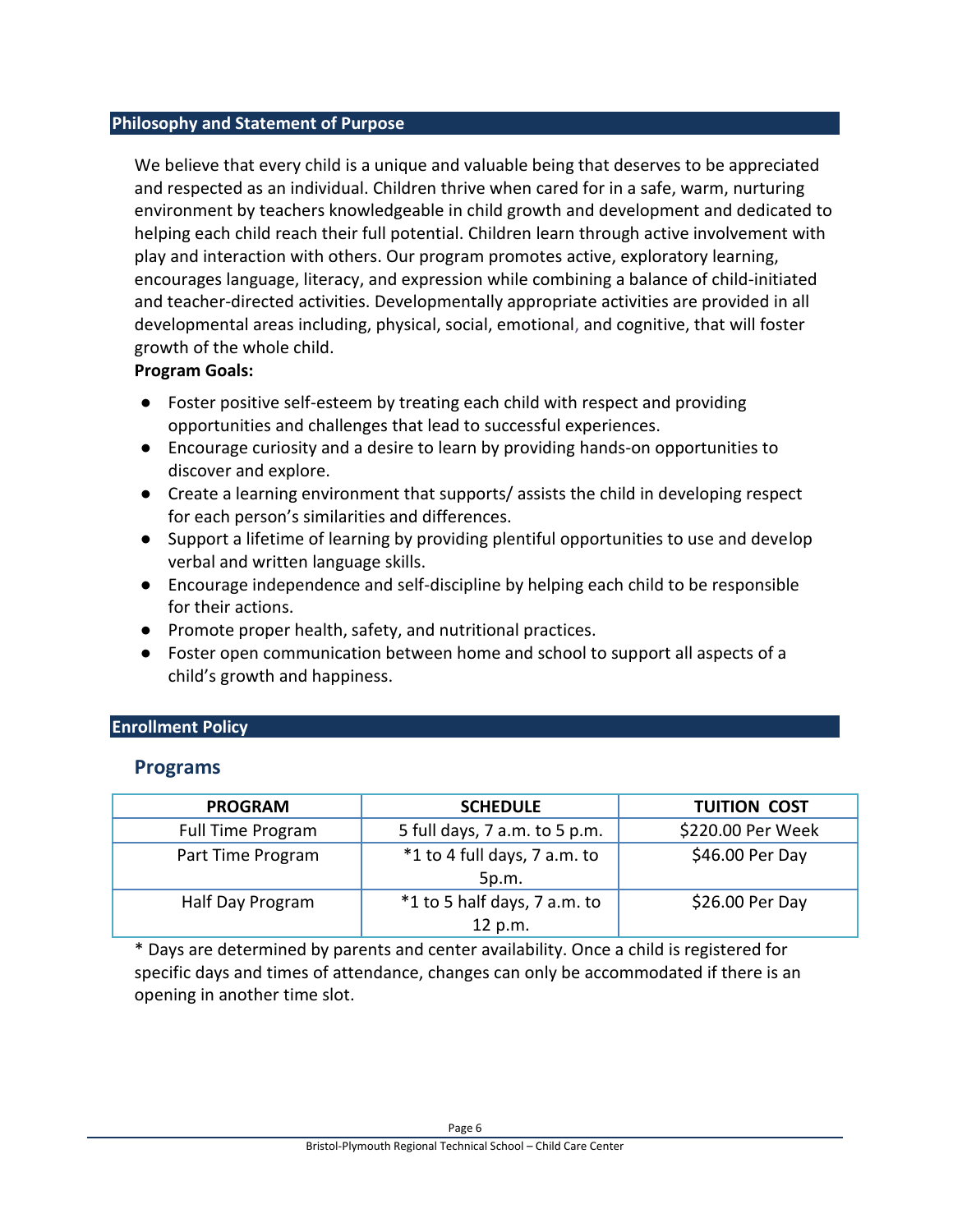# <span id="page-7-0"></span>**Registration**

| <b>PROGRAM</b>    | <b>REGISTRATION DEPOSIT</b> |
|-------------------|-----------------------------|
| Full Time Program | \$220.00                    |
| Part Time Program | \$100.00                    |
| Half Day Program  | \$100.00                    |

Registration is initially offered to the children of employees of Bristol-Plymouth Regional Technical School and returning families. Open registration and enrollment of new children is then announced and children are enrolled on a first come first served basis.

**Registration must be accompanied by a non-refundable deposit that will be used as the final week's tuition payment for the school year.** In the event that a registration and deposit is received and there are no longer openings, the deposit will be returned immediately to the sender. Current family tuition accounts must be up to date in order for new registration paperwork to be accepted and processed.

# <span id="page-7-1"></span>**Tuition**

Tuition is based on a 180 day school calendar. There is no tuition charge for snow days, scheduled holidays, and the school vacation weeks in December, February and April. **Tuition will be collected if your child is sick and unable to attend. Tuition will also be collected if you are on vacation**.

Weekly tuition payments for your child must be paid on the **first day of attendance of each week**, with the first week's payment due on your child's first day at the center. Prompt payment will ensure that your child will continue to attend as scheduled.

Delinquent tuition payments will be assessed a \$5.00 late fee per day. Accounts that are a week late will result in care being suspended until payment and the assessed late fee are paid in full. The child's slot will be held for two weeks during which tuition will be assessed. After two weeks, the child's time slot will be filled from the waitlist.

Checks should be made out to "Bristol-Plymouth Regional Technical School". To pay online go to: [www.bptech.org](http://www.bptech.org/) and click on the "Community" tab and then "Preschool Center". Click on "Tuition & Fees" and follow the online payment link.

For extended illnesses, half tuition will be collected during the child's absence and the child's spot will not be relinquished.

# <span id="page-7-2"></span>**Returned Check or Electronic Payment**

The return of a check or electronic payment issued to Bristol-Plymouth Preschool will result in a \$10.00 returned payment fee being placed on the tuition account. Each account will be allowed two returned payments after which that payment type will not be accepted.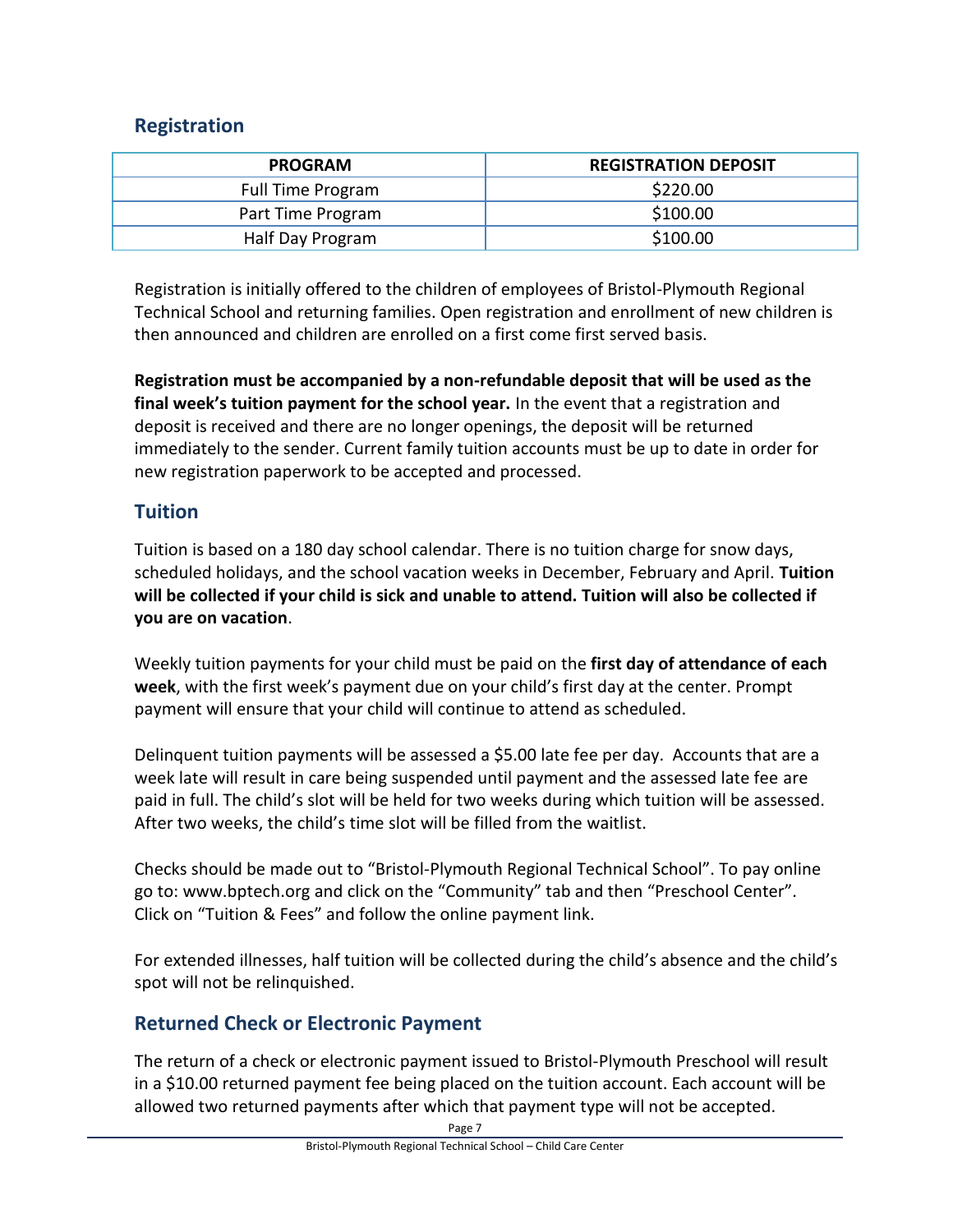Families will be notified of the return payment. Returned payments not redeemed in a timely manner will accrue the late payment policy fees.

# <span id="page-8-0"></span>**Hours of Operation**

The Child Care Center is open daily at 7:00 a.m. and closes at 5:00 p.m. and follows the district school calendar. The first day of preschool will be Tuesday, September 7, 2021. The final day is determined when the last day of school is determined by the district; this date will be announced in the monthly newsletter. The center is open for a full day on all high school early release days. The exception to this is the Wednesday before Thanksgiving break, November 24th, when the Child Care Center will close at 1:00 p.m.

The Child Care Center will be closed if Bristol-Plymouth is closed due to weather emergencies or unforeseen circumstances. Please tune in to your local news station for school closures. If Bristol-Plymouth Regional Technical School does not have school, the center is also closed. In the event the school closes early due to weather or unsafe conditions, parents will be notified and are asked to pick up children within an hour of the school's closing, or as soon as is practical.

# <span id="page-8-1"></span>**Drop Off and Pick Up From the Center**

When dropping off or picking up your child(ren), park in the designated spaces located adjacent to the sidewalk (near the woods) of the Child Care Center building. Parking in the front on the roadway is not allowed. Escort your child through the main entrance into their designated classroom.

At pick up time, follow the same procedure. We understand that there may be a time when you are unable to pick up your child unexpectedly. If this occurs, please call someone from your "Allow to Release" list to pick up your child and also call the Center to advise us of the change. If someone on your "Allow to Release" list will be picking up your child, they will be required to present photo identification each time they pick up your child.

In order to add a name to your "Allow to Release" form you must provide the Center with a 24-hour written notice of the change. Families **will not** be allowed to add a name over the phone.

# <span id="page-8-2"></span>**Late Pick Up**

If you, or a designee, are late picking up your child, you will be charged a \$10.00 late fee for every 15 minutes you are late. This charge must be paid on the following week when the regular weekly tuition is due. If the parent or designee is more than 30-minutes late when picking up for the 12:00 p.m. half day program, the full day charge of \$46.00 will apply.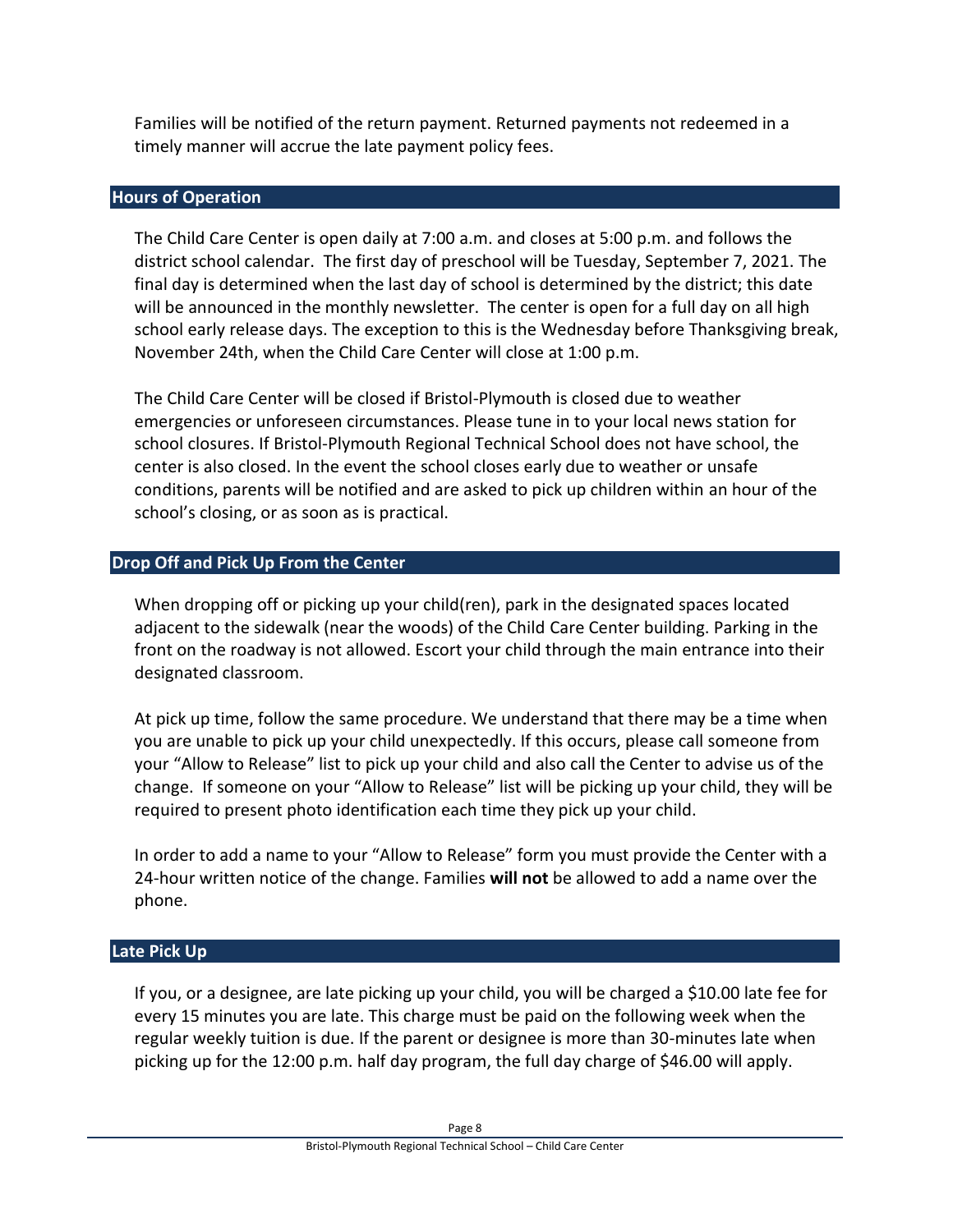#### <span id="page-9-0"></span>**Office Hours/Contact Information**

In order to meet the individual needs of all children and families, the program director is available each afternoon from 2:30 - 5:00 p.m. and by email at [aabott@bptech.org](mailto:aabott@bptech.org) . Parents/guardians may also call to speak with the director during these designated hours. If you need to speak to someone during the day, contact your child's classroom at 508-823- 5151 to speak directly to a preschool teacher:

> Preschool 1 - Ext. 493 Preschool 2 - Ext. 494 Pre-K - Ext. 495

# <span id="page-9-1"></span>**Curriculum**

In very simple terms, curriculum is defined as what information and strategies teachers use to teach children in the classroom. The curriculum at the Child Care Center at Bristol-Plymouth Regional Technical School is aligned with the *Massachusetts Department of Education's Guidelines for Preschool Learning Experiences*. We believe curriculum activities need to be flexible to meet the individual developmental needs and the interests of the children. Please note that monthly calendars are sent home as a guide and daily events are sometimes not completed due to unforeseen circumstances. Our curriculum is planned to stimulate learning in all developmental areas including social, emotional, intellectual, and physical domains.

#### <span id="page-9-2"></span>**Field Trip Policy**

The preschool curriculum is enhanced with well-planned field trip experiences. Families will be given advance notice of a field-trip date and time so adequate planning can take place. Permission slips must be completed in order for your child to attend a field trip. Students will be transported by a Bristol-Plymouth bus to and from the field trip destination. Due to the extra assistance that our high school students provide, parent chaperones are not required for field trips.

When being transported by a Bristol-Plymouth bus, teachers will count children prior to boarding the bus, once they are on the bus, and immediately after exiting the bus. Bristol-Plymouth staff will ensure that the red emergency bag is taken on all field trips and prescription medication is included.

# <span id="page-9-4"></span><span id="page-9-3"></span>**Nutrition**

# **Dietary Restrictions**

A child begins lifelong eating habits early in life. Therefore, they should be given a variety of dairy products, proteins, fruits/vegetables and whole grains. Foods high in sugar and fat content are discouraged. Packing a healthy lunch for your child is recommended. Healthy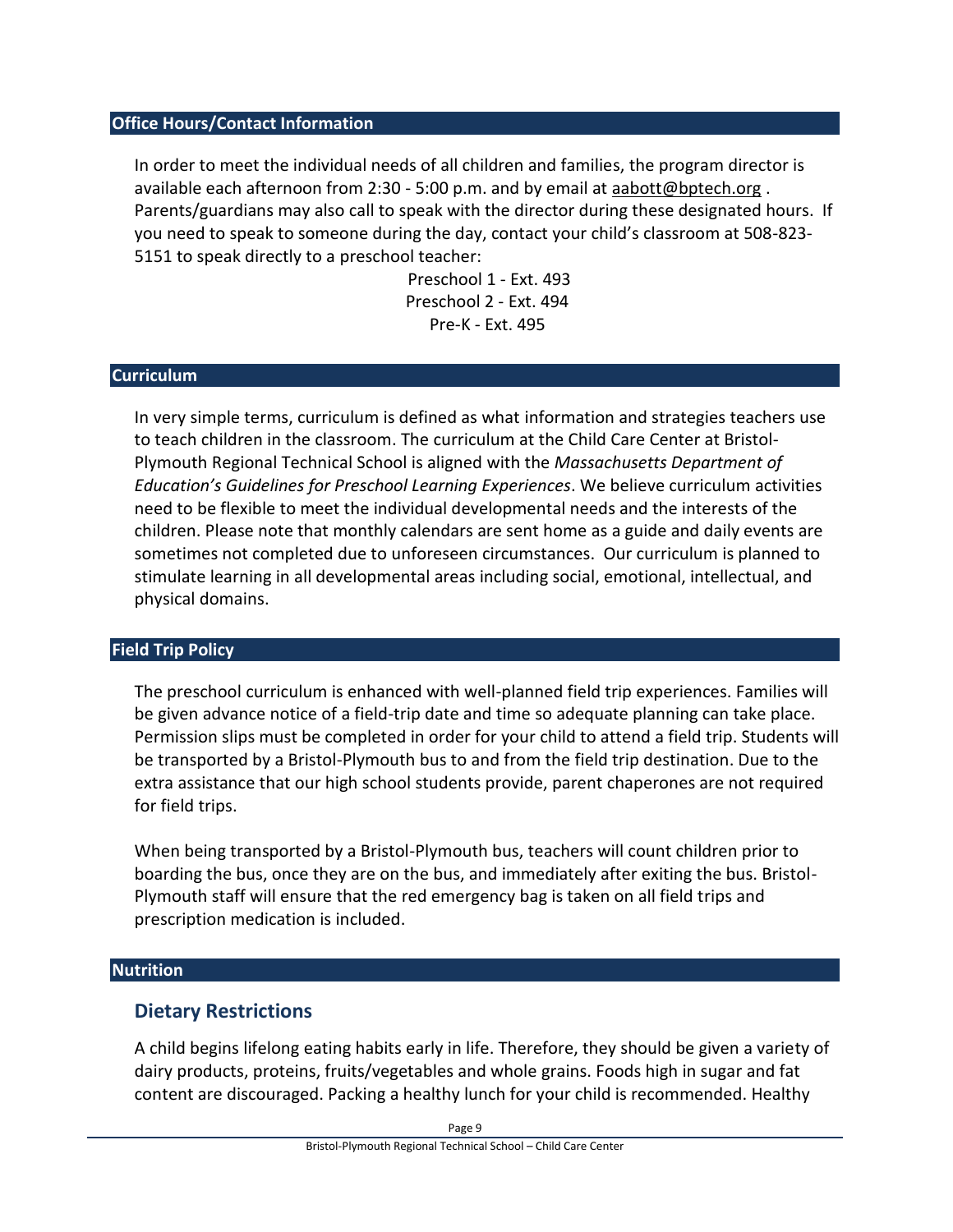snacks and meals should include a variety of nutritious foods and follow your pediatrician's recommendations as well as incorporate your child's eating habits and preferences.

Please inform a preschool teacher or the director of any dietary restrictions, so that all staff will be made aware of your child's restrictions. The children will be assisted and encouraged to eat, but never forced to eat.

# <span id="page-10-0"></span>**Snack & Lunch**

The Center will provide all morning and afternoon snacks and a drink. Parents of children attending a full day program are responsible for sending lunch or have the option to purchase a school lunch. The cost of a school lunch is \$2.50 per day. Your child will receive a meal that includes milk, fruit, and an entrée that is nutritious and guaranteed to be peanut free.

Please inform your child's teacher if you are ordering lunch. Lunch must be ordered by 9:30 a.m. for your child to receive lunch on that day. Lunches can also be pre-ordered up to a week in advance. The Bristol-Plymouth school cafeteria is catered by Chartwells, who provide a nationwide network of expert chefs and registered dietitians that ensure quality and nutrition, meeting or exceeding USDA standards.

If your child is scheduled for a full day of care and a lunch is not sent with your child, a cafeteria lunch will be purchased, and the family account will be charged \$2.50.

**The Child Care Center staff are not allowed to heat up children's lunches or place lunches in a refrigerator.** We encourage the use of a Thermos for keeping foods warm or cool. If heated at home (very hot) in the morning and packed in a thermos, the food will stay warm until lunch. In addition if you are packing cold food items, please use an ice pack in your child's lunch box. Drinking water is always available to the children throughout the day.

# <span id="page-10-1"></span>**Birthday Celebrations**

Parents frequently ask if they can send in a special snack when their child is celebrating a birthday. Due to food allergies, **no home baked goods** can be brought into the Center. **There are no exceptions.** Parents may send in store prepared items in the original wrapping with the ingredient list intact.

A second option is to bring in a boxed cake mix and frosting (ingredients list must be intact) and the Center staff, along with the children, will bake the cake/cupcakes and serve the birthday treat to the class. The packaged items cannot contain peanuts or other nuts and cannot be processed in a facility that produces nut products.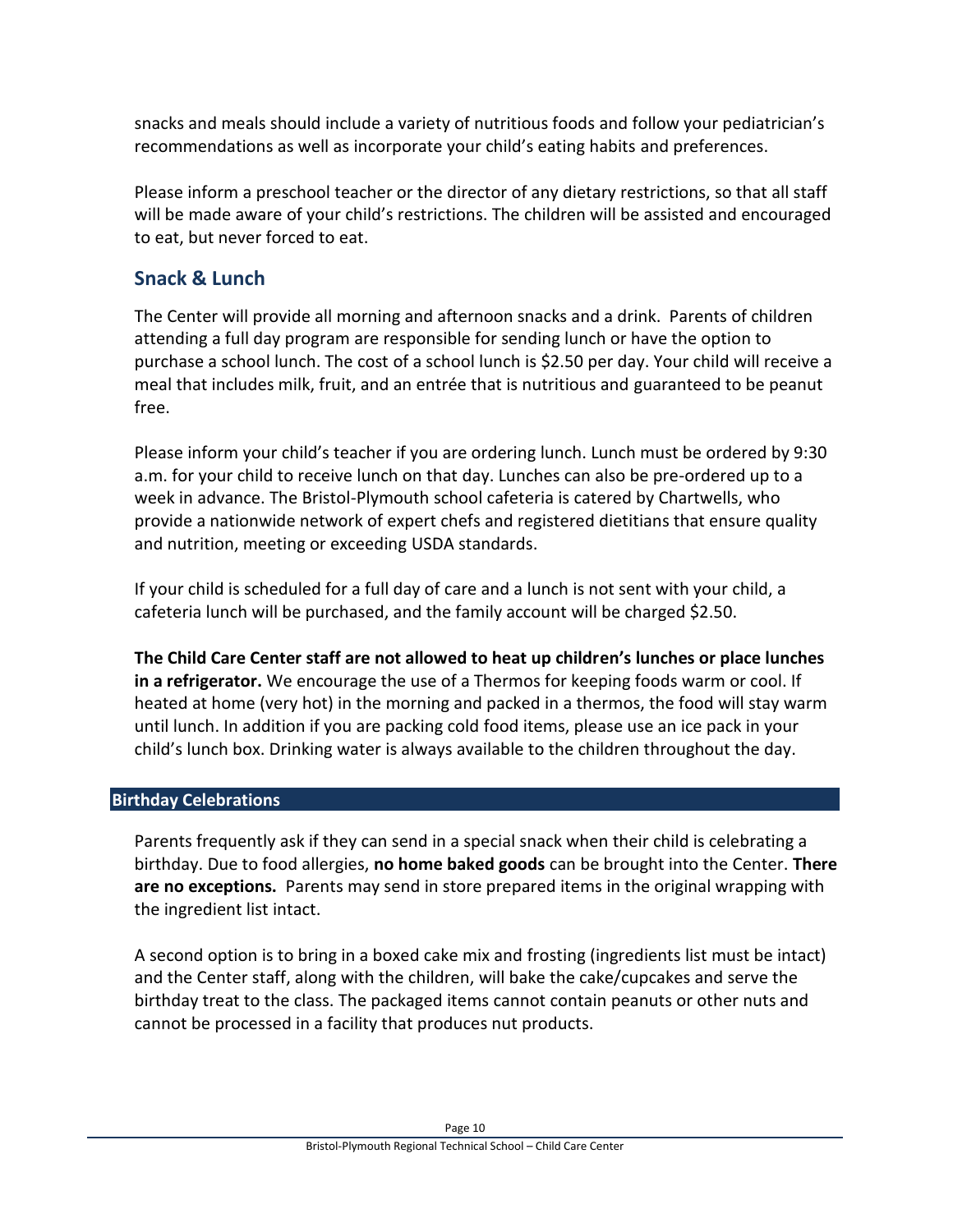#### <span id="page-11-0"></span>**Behavior Management Policy**

Staff members use positive guidance and various communication techniques to facilitate the development of self-control and self-esteem in children. Our goal is to help children behave in acceptable ways to prevent discipline situations whenever possible. Children are invited to participate in determining rules and consequences for some activities. Whenever possible children will be encouraged to work out minor disputes by themselves.

Parents will be made aware of any unacceptable behaviors in their children. A parent conference with the teacher and director will be scheduled if a child repeatedly exhibits unacceptable behavior, or if teacher interventions have been unsuccessful. The purpose of the conference is to develop an appropriate behavior management plan to promote consistency at home and in the Center. If a parent refuses to schedule and/or attend conferences, the child's enrollment in the program may be terminated.

Termination from the program may also take place if the child's behavior interferes with the rights and safety of other children or staff. Examples of inappropriate behavior include but are not limited to: repeated episodes of hitting, biting, or inappropriate touching of another child, swearing or unacceptable or threatening language, and disrespect of staff members, the high school students, and/or other children.

Staff will:

- serve as positive role models
- use positive methods of guidance
- offer choices when feasible
- set reasonable and consistent limits
- redirect children to use words to express feelings

The following strategies will not be used:

- corporal punishment (including spanking)
- cruel or severe punishment
- neglect or abusive treatment
- humiliation or verbal abuse
- denial of food as punishment
- punishment for soiling or wetting pants
- requiring a child to remain on the toilet

# <span id="page-11-1"></span>**Referral Services Plan**

Staff will observe and record all relevant information regarding any child that they have a specific concern in terms of physical development, emotional development, language development, and social behaviors.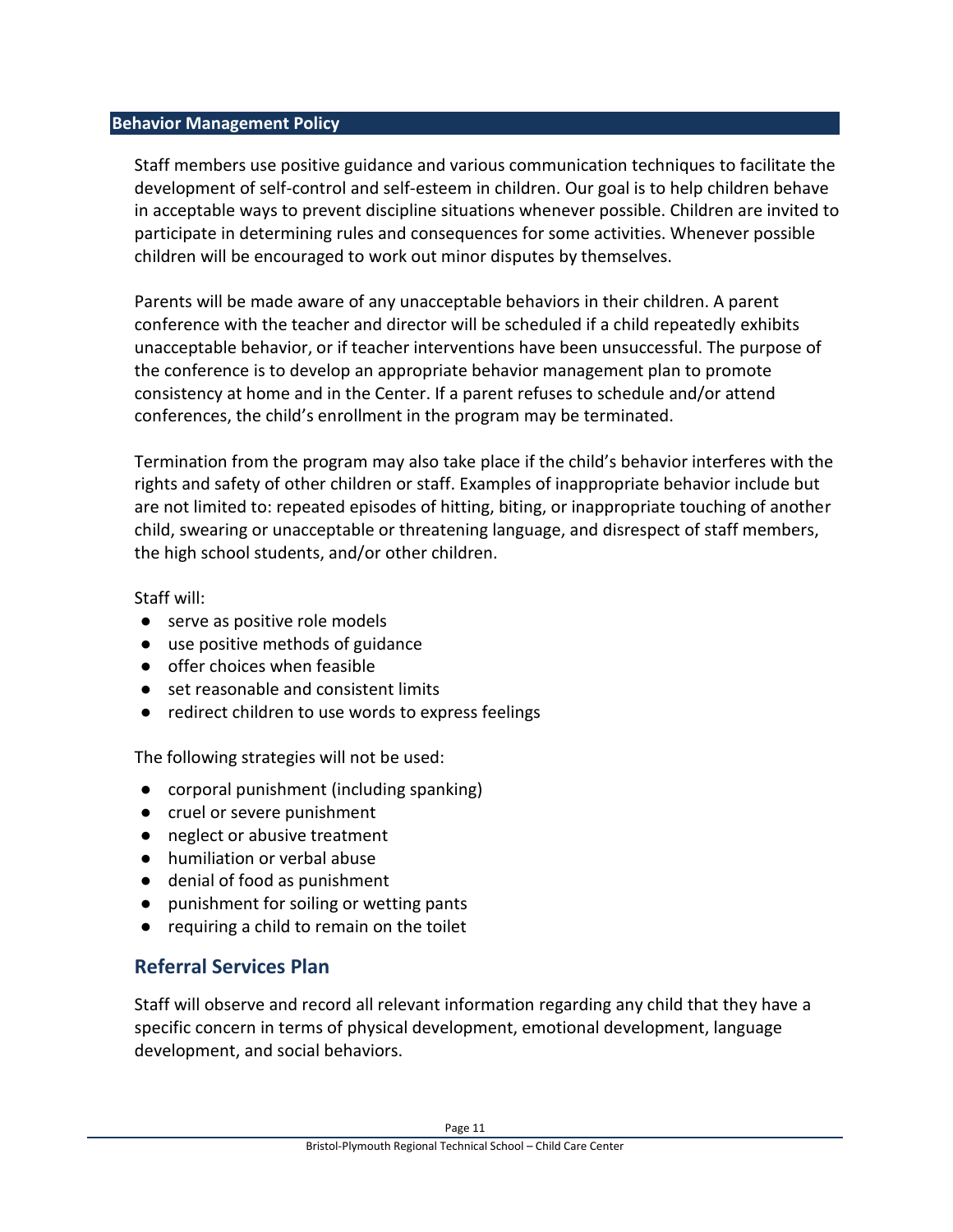Preschool teachers will meet with the director to review the child assessment sheets and to discuss these concerns. If the director feels there is sufficient reason for a referral, a conference will be set up with the child's parents/guardians. Meetings will provide written documentation including a reason for the referral recommendation. If the child is under the age of 3, the parents will be informed of the availability of services provided by Early Intervention. If the child is older than 3, the parents will be given information on the availability of services within their community. A copy of all written documentation will be kept in the child's file. Records are kept per MA state requirements.

# <span id="page-12-0"></span>**Termination / Suspension Policy**

The Child Care Center at Bristol-Plymouth Regional Technical School may terminate or suspend a child from the Center if:

The health and safety of the child cannot be ensured, the health and safety of other children at the center are at risk, tuition is delinquent/not paid, or if the childcare staff agrees the child's developmental needs are not being met at the Center.

Parents will be notified both verbally and in writing of any concerns. Documentation of attempts at resolution of the issue are kept in the child's file. If parents are seeking resources recommended by the Center, efforts will be made to help resolve the issue and prevent suspension and/or termination.

If suspension/termination becomes necessary, parents will be given a two-week notice unless the situation would be unsafe for the child or his/her peers at the Center. The Americans with Disabilities Act requirements will not be violated at any time. The child will be prepared for the termination/suspension in a manner consistent with his/her ability to understand.

Bristol-Plymouth Regional Technical School reserves the right to terminate a child's enrollment if we are unable to meet the child's individual needs after making reasonable accommodations.

# <span id="page-12-1"></span>**Toy & Electronic Policy**

Due to the possibility of lost and unsafe toys, please **do not bring toys from home** to the Child Care Center. We have a variety of engaging and educational toys and activities for your child. Show-and-Share weeks will always be announced ahead of time and on the monthly calendar. The staff is not responsible for any toy that is lost or broken while at the Center. Please check your child's bag before drop off and remind them of this rule. Thank you for your understanding and cooperation in making your child's safety and happiness our first priority.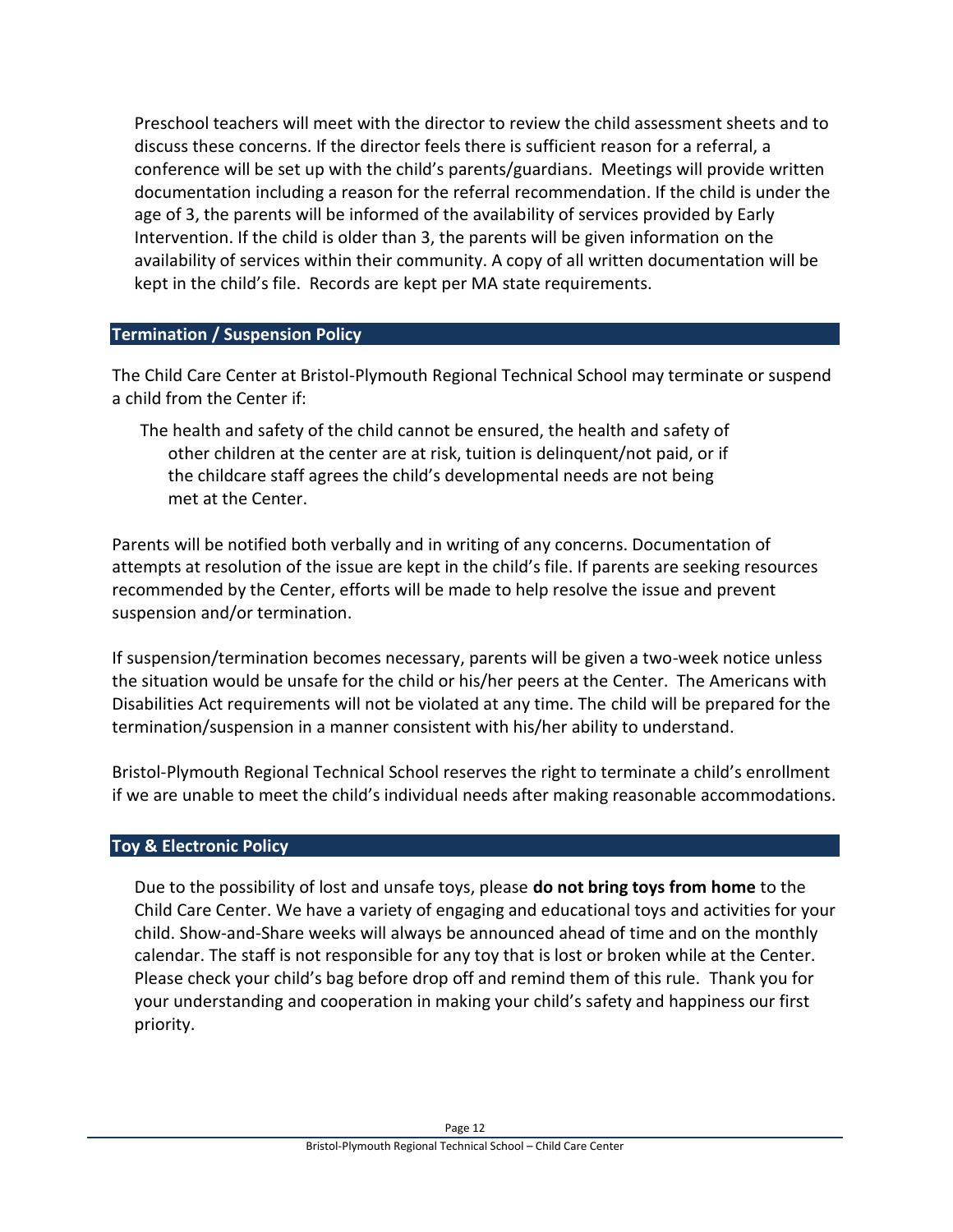# <span id="page-13-0"></span>**Nap / Rest Time**

Nap/rest time is from 12:00 p.m. – 2:00 p.m. daily. Children are welcome to bring in a special, soft "lovey" toy to comfort them during this time. Parents should provide a sheet and a small, lightweight blanket for this time of day. Please label all rest time supplies with your child's name. On the child's last day of each week, the linens will be sent home for washing or on an as needed basis.

# <span id="page-13-1"></span>**Procedures for a Contagious Illness / Illness**

If the child will be absent due to a contagious illness, please call the Center and inform a staff member. In an attempt to prevent or contain the spread of a contagious illness, other parents will be notified in writing; however, the child's identity will not be revealed. If a communicable illness has been introduced at the Center, a notification will be posted on the parent board.

A child who becomes ill at the Center will be made comfortable and separated as best as possible from the other children. The parent or guardian will be notified of the child's symptoms. Precautions will be followed to prevent the spread of any gastrointestinal or respiratory illness by the following methods:

- careful hand washing techniques at all times
- disposal of contaminated articles in a double plastic bag
- child's personal property will be placed in a double plastic bag and sent home with the child
- property that was contaminated will be disinfected with an appropriate bleach solution

A child must be picked up within two hours after receiving notice that their child is sick by a parent or designated person cited on the "Allow to Release" form if the following conditions or symptoms occur:

- vomiting
- diarrhea
- fever of 100 degrees or higher
- any rash suspicious of a contagious childhood disease
- any skin rash, lesion, or wound with bleeding, oozing of fluid
- scabies or head lice
- severe cold with fever
- contagious disease including but not limited to chicken pox, impetigo, flu or flu like symptoms, ringworm, strep, conjunctivitis (with discharge)
- child's pain or discomfort which cannot be relieved

When a child is absent due to a contagious illness, the following conditions must be met **before** the child may return: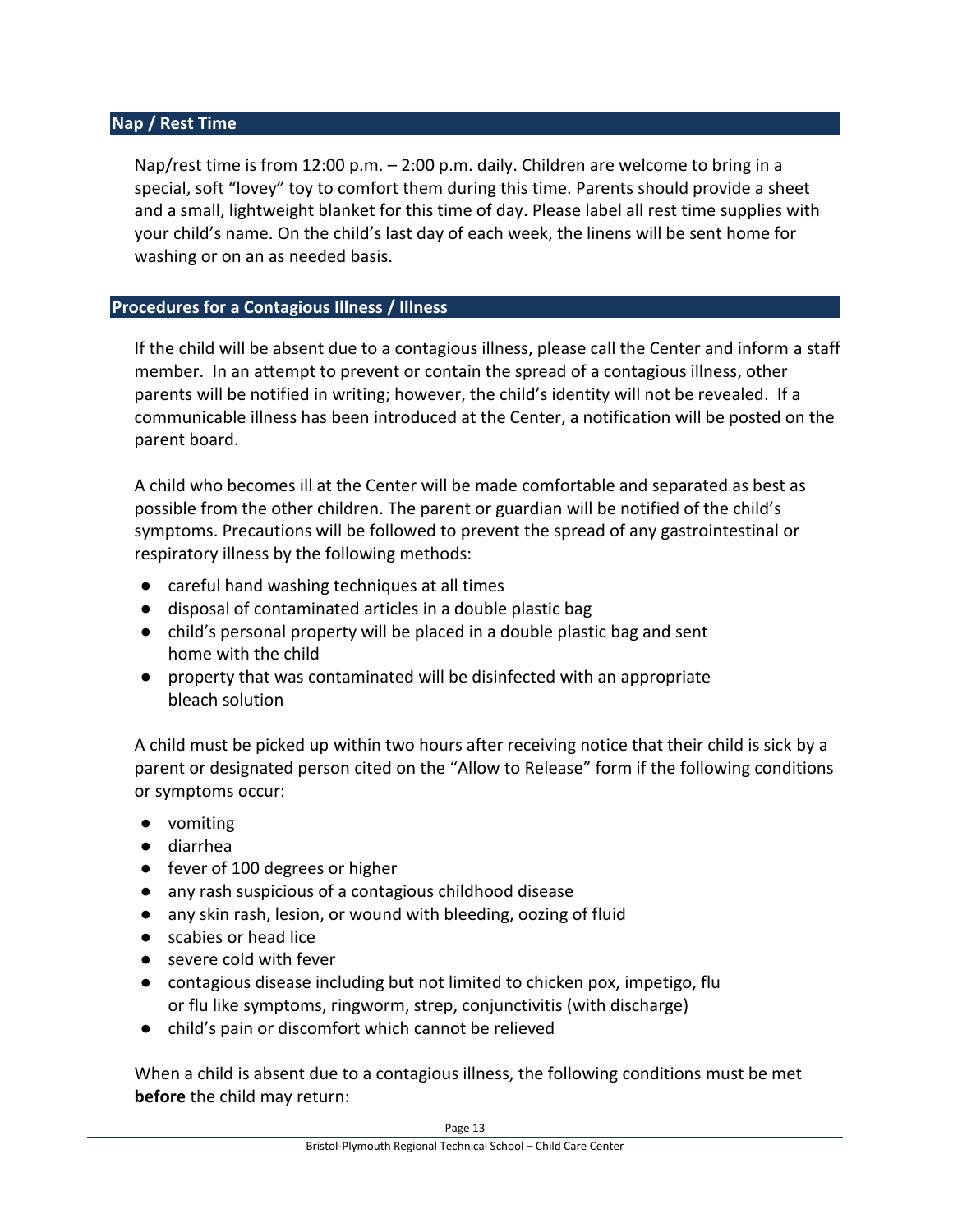- Absence of fever, vomiting, and diarrhea for a **full 24 hours**
- If an antibiotic is prescribed, the child must be on the medication for a **full 24 hours** before returning
- A child must be able to fully participate in all usual program activities
- A child excluded because of scabies, lice, or other infestations may return 24 hours after appropriate treatment has begun with a note from a doctor stating that the child is larvae/nit free or the Bristol-Plymouth school nurse has assessed the child to ensure that the child is larvae/nit free
- If a child needs to be out for an extended amount of time due to a contagious illness, surgery or injury, documentation from a physician must be provided to return to the Center. A contagious illness also requires a physician or health care provider's note to return.

# <span id="page-14-0"></span>**Medication Policy**

The following policies include medications or accommodations required by a child for the management of diabetes, seizures, a life threatening allergy, or any other medical or health care issue identified by a child's medical provider which requires medication administration or accommodation during the program day. An Individual Health Care Plan (IHCP) which defines the roles and obligations of parents, providers, and staff will be developed within a reasonable time after the program director is notified that a child requires ongoing medication or accommodations, rather than short-term medications or accommodations. The health plan will be developed in conjunction with the child's healthcare provider(s). Program staff will receive training necessary to implement the health plan in the preschool setting.

Staff at the Center will dispense prescription, non-prescription, and topical medication to children. Our Center utilizes an Authorization for Medication Form provided by Early Education and Care.

**Prescription Medication**: must be in the pharmacy container with the original prescription label and instructions attached. The child's name, dosage amount, frequency of dosage, number of days to be taken and current date must all be visible on the label. The child must be on the prescribed medication for a **full 24 hours** before returning to the Center.

**Non-Prescription Medication**: must be provided in the original container and not have reached its expiration date. Both physician and parental instructions must state the dosage amount, frequency of dosage, and times and dates to be given. The staff cannot judge when a child needs medication; therefore, the time the medication is to be given must be included.

**Topical Medications/Ointments**: (Vaseline, diaper cream, etc.) will only be administered with a parental permission slip stating how and when it is to be applied. Permission slips are valid for one year and must be resubmitted if a child enrolls the following year.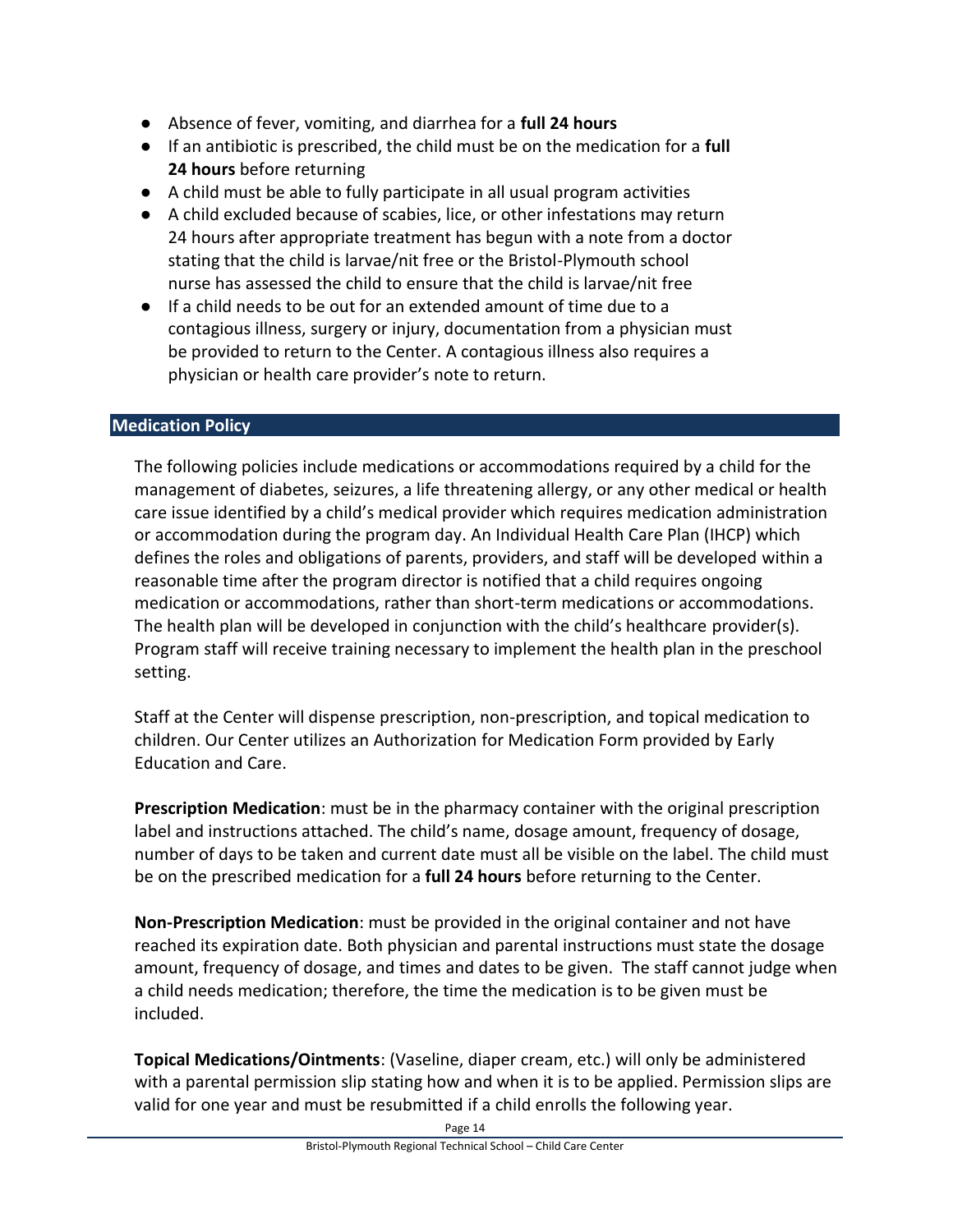In the event a child refuses to take medication, the parent will be called immediately. The child's lead teacher will return the leftover medication to the parent. All medications given will be logged and placed in the child's file. Medications will be kept in the office area or refrigerator, out of reach of children.

**Sunscreen:** Sunscreen should be applied at home in the morning. Please provide sunscreen if you would like it re-applied in the afternoon.

# <span id="page-15-0"></span>**Health Care Issues and Allergies**

Food allergies and pertinent health care needs must be reported to the program director or the classroom teacher, and also stated on emergency cards and enrollment paperwork. As an added precaution parents are required to discuss their child's food allergies, special dietary requirements, and specific health care needs with the teacher or director during parent orientation or as a situation develops. The childcare staff will then be notified of all changes in a child's health needs. Food allergies, special dietary requirements, and specific health care needs will be posted in your child's classroom. Due to the severity of peanut allergies, **classrooms will be designated as a peanut-free room if a peanut allergy is identified** to protect the health of children with peanut allergies.

# **Procedure for Allergic Reaction:**

All children with known allergies will have an Individual Health Care Plan (IHCP) developed and signed to ensure proper procedures are followed. A copy of the IHCP will be shared with the classroom teacher and kept in the student's file. Allergies will be posted confidentially in each classroom for reference. In the event an allergy is unknown, procedure for emergency and illness will be followed.

# **Peanut Safe Policy**

The Child Care Center is a peanut safe environment. In the event we have a child with a peanut or tree nut allergy, accommodations will be made in that classroom in accordance with the child's Individual Health Plan.

In the case of a peanut allergy in your child's classroom, all foods or snacks that contain peanuts and/or tree nuts and their derivatives are unsafe and cannot be sent to the Center. In addition, any products with labels stating, "may contain traces of peanuts or tree nuts" or "processed in a plant that processes peanuts or tree nuts" are considered unsafe and cannot be sent to the Center. Families will be notified if a child with a food allergy is enrolled in your child's classroom.

The following are great resources for food allergy awareness and offer suggestions to help with packing a peanut-free lunch:

> [Snack Safely](http://www.snacksafely.com/) [Kids with Food Allergies](http://www.kidswithfoodallergies.org/) [Food Allergy Research & Education](http://www.foodallergy.org/)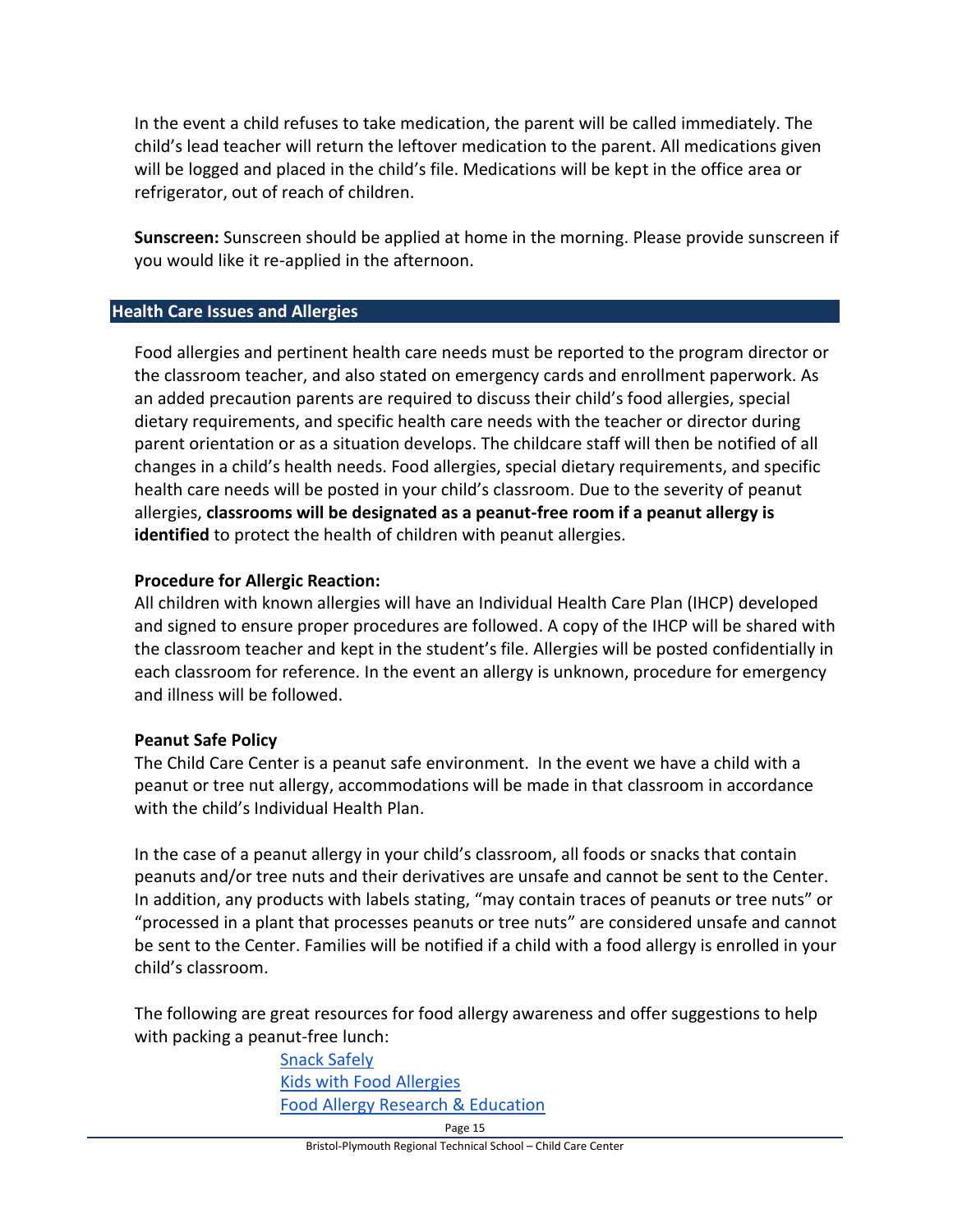# <span id="page-16-0"></span>**Massachusetts School Immunization Requirements**

Requirements listed in the table below apply to all attendees ≥2 years. These requirements also apply to children in preschool classes called K0 or K1.\*

| <b>Hib</b>         | 1-4 doses; the number of doses is determined by vaccine product and<br>age the series begins                                                                 |
|--------------------|--------------------------------------------------------------------------------------------------------------------------------------------------------------|
| <b>DTaP</b>        | 4 doses                                                                                                                                                      |
| Polio              | 3 doses                                                                                                                                                      |
| <b>Hepatitis B</b> | <b>3 doses;</b> laboratory evidence of immunity acceptable                                                                                                   |
| <b>MMR</b>         | <b>1 dose;</b> must be given on or after the $1st$ birthday; laboratory evidence of<br>immunity acceptable                                                   |
| Varicella          | <b>1 dose;</b> must be given on or after the $1st$ birthday; a reliable history of<br>chickenpox <sup>**</sup> or laboratory evidence of immunity acceptable |

\*Referenced from Mass.gov May, 26 2021 \*\*A reliable history of chickenpox includes a diagnosis of chickenpox, or interpretation of parent/guardian description of chickenpox, by a physician, nurse practitioner, physician assistant, or designee.

# <span id="page-16-1"></span>**Infection Control**

**Hand Washing**: Hand washing is the first line of defense against the spread of germs and disease. All staff and children must wash their hands with liquid soap and warm running water, move their hands back and forth causing friction for a minimum of twenty seconds, and dry using disposable paper towels.

Hands must be washed before eating or handling food, after toileting, after coming in contact with bodily fluids, after outside play, and after general cleaning.

**Disposable Gloves**: Staff members will use disposable gloves to clean a child or area that comes in contact with bodily fluids. The affected area will be disinfected following Early Education and Care regulations. Bloody or soiled clothing will be sealed in a plastic bag, labeled with the child's name, and returned to parents at the end of the day. Used gloves are thrown away in a lined, covered container. The staff member or high school student will follow proper hand washing procedure.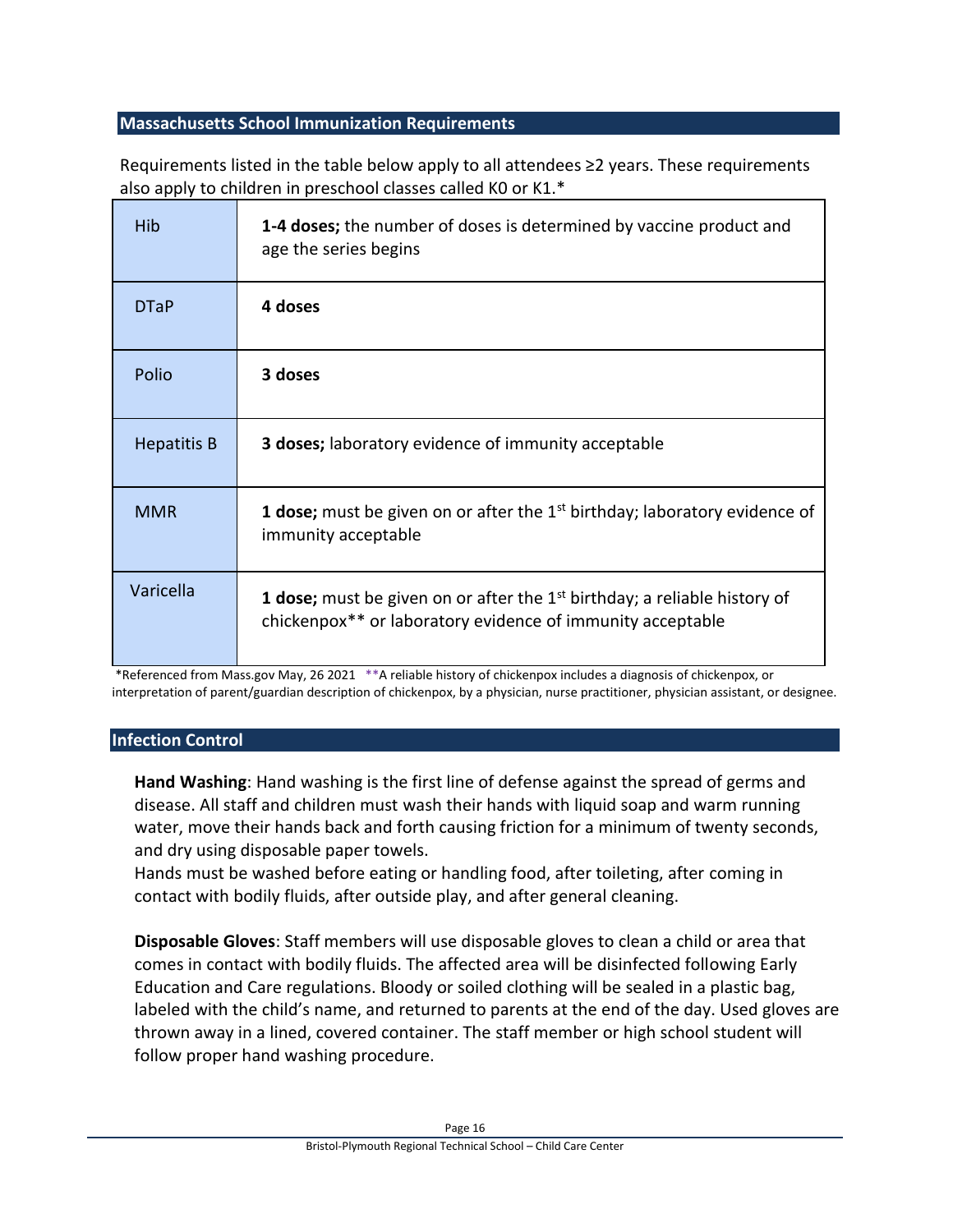**Sinks**: Sinks that are used for food preparation and food service shall be separate from sinks used for hand washing after toileting.

**Sanitizing**: The Center shall ensure that all equipment, tabletops, and toys are washed with warm soap and water and disinfected daily. The disinfectant solution shall be a bleach solution made by following established guidelines or purchased. All cleaning supplies and disinfectants are stored in a secure place, labeled and out of reach of the children. All staff are trained in infection control procedures. Safety Data Sheets (SDS) are available and all staff are trained and knowledgeable regarding SDS location and use.

# <span id="page-17-0"></span>**Policy for Toileting and Diapering**

**Diapering:** If a child is enrolled in the preschool center and is still in diapers, the family is responsible for providing diapers and wipes. Families will be notified by a classroom teacher when diapering supplies are needed at school.

**Toileting:** All the preschool children are allowed to use the bathroom when needed. Teachers will encourage frequent and regular use of the bathroom. Children will be supervised during toileting but allowed as much privacy as is appropriate. Toileting will be encouraged based on the child's physical and emotional abilities. If a child is toilet training, they must be wearing clothing that is easily pulled on and off by themselves.

# <span id="page-17-1"></span>**Policy for Soiled and Wet Clothing**

A complete set of clothing (including socks and underwear) must be supplied to the Center on the child's first day of attendance. In the event that extra clothes are utilized, another set must be provided on the child's next day of attendance. If no extra clothes are provided, staff will take every measure to make the child comfortable and the parent/guardian will be notified to bring a change of clothes. If a child soils his/her clothes due to illness or bathroom accident the following steps will be taken:

- The child is immediately changed into clean clothing
- Staff will use gloves when touching soiled clothing
- Soiled clothing will be stored in a plastic bag, placed in cubbie, and sent home

# <span id="page-17-2"></span>**Emergency Situations and Evacuation Plan**

**First Aid Materials**: The Center Director shall ensure that each first-aid station is clearly visible and is replenished by the staff on an as-needed basis. First-Aid kits are located in every preschool classroom. An additional backpack First Aid kit accompanies teachers during outside playtime.

First Aid will be administered by the director, a preschool teacher, or a school nurse. All staff have current First Aid and CPR training on file. Parents will be provided an injury report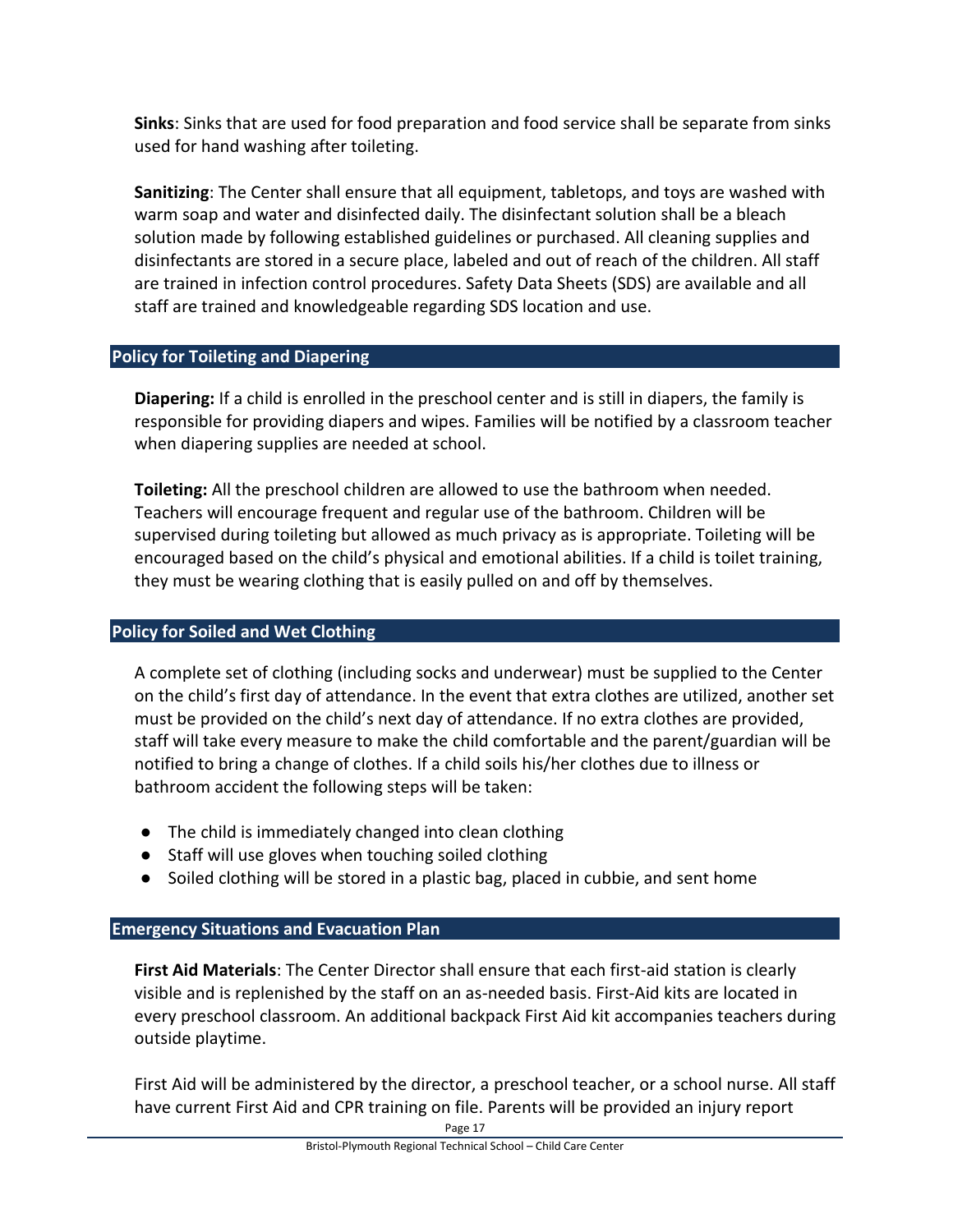whenever basic first aid is administered to their child. The staff person who authored the report will include the director's signature and a copy will be placed in the child's file.

**Procedure for Assessing the Injury or Illness**: During high school hours (7:30 a.m. - 2:30 p.m.), the school nurse is available to assess a sick or injured child or in the case of an emergency. The director or designated teacher will assess the severity of the injury/illness to determine if the school nurse or parent/guardian needs to be notified.

**Procedure for Emergencies**: During high school hours (7:30 a.m. - 2:30 p.m.), a school nurse is available to assess the child's needs. After school hours, the director or designated teacher will call 911 and then call the parents. If a parent/guardian cannot be reached, the director/teacher will call the designated emergency contact(s) listed on the emergency card. The director/teacher will accompany the child in the ambulance and will remain with the child until a parent or legal guardian arrives.

**Evacuation Procedures**: Each classroom and exit door contains posted directions for building evacuation. Teachers are required to bring the classroom attendance roster, emergency contact list, and green/red cards with them during the evacuation. He/she shall be responsible for counting the children before leaving the classroom and upon arrival at their designated safe area. Children will be escorted from the building by the childcare staff. If high school students are working in the Child Care Center at the time of the evacuation, they will assist in the evacuation under the direction of the staff. The director or a designated teacher will make a sweep through the Child Care Center as an added precaution to ensure no one has been left behind. The designated teacher will be responsible for verifying that all children are accounted for and the number of children evacuated from the building coincides with the children in attendance. Bristol-Plymouth Preschool will follow Bristol-Plymouth Regional Technical School evacuation procedures if a school wide evacuation is necessary. The center director or staff members will notify parents as soon as possible if children are transported to an alternate safe site.

**Evacuation Procedures for Children with Disabilities**: The director will develop specific procedures to be followed for evacuating any child with a disability when such child is enrolled.

**Evacuation Drills**: The director shall hold evacuation drills at different times of the day at least every other month utilizing the procedures outlined above. The director will maintain a fire drill log which includes:

- date and time of day of the drill
- effectiveness of the drill
- special concerns that need to be addressed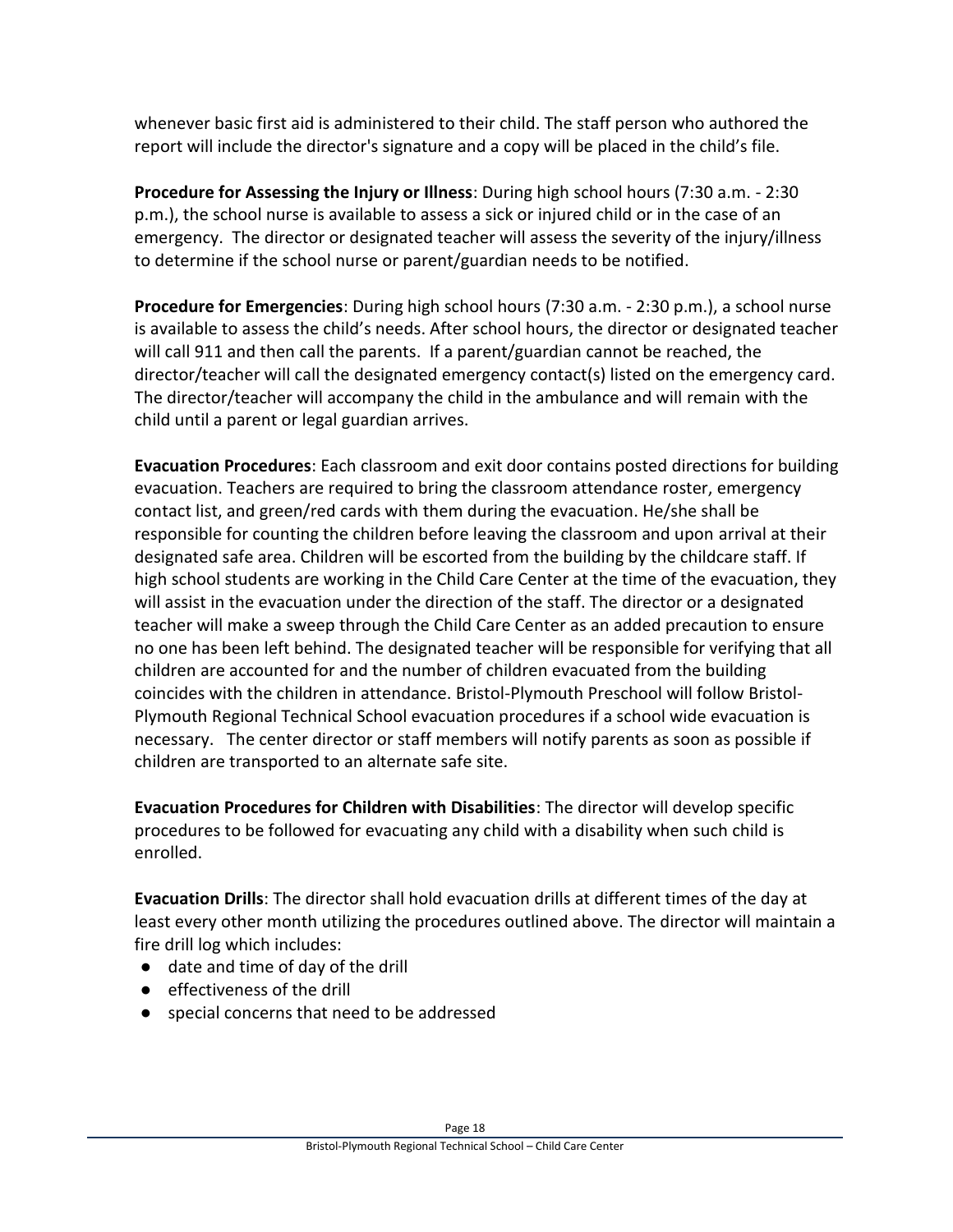#### <span id="page-19-0"></span>**Injury Prevention Plan**

All preschool teachers are responsible for checking their designated areas for safety concerns including the condition of equipment, the outside play area, and will report any safety issues to the director for correction.

All medications, sharp or hazardous objects, and cleaning supplies are maintained in appropriate containers and stored out of the reach of the children.

# <span id="page-19-1"></span>**Smoking/Vaping Policy**

Bristol-Plymouth Regional Technical School is smoke free. This applies to the school building, the school grounds and the school buses. The use of smokeless tobacco and liquid nicotine is also prohibited as is the use of electronic cigarettes/vapes.This restriction applies to ALL smoking materials including but not limited to cigarettes, cigars, smokeless tobacco and electronic cigarettes/vapes.

#### **Disclaimer**

The laws, school committee policies, and school rules stated in this handbook are intended to ensure the safe, orderly, and educationally sound operation of Bristol-Plymouth Regional Technical School. In addition to these written provisions, there may be times where, to further ensure the safe, orderly, and educationally sound operation of the school, the school administration may enforce a standard of conduct upon students that furthers this end. Furthermore, the school administration has the right to enforce any laws, ordinance, or school committee policy not written in this handbook. If a new law, ordinance, or policy is passed, it will supersede current rules.